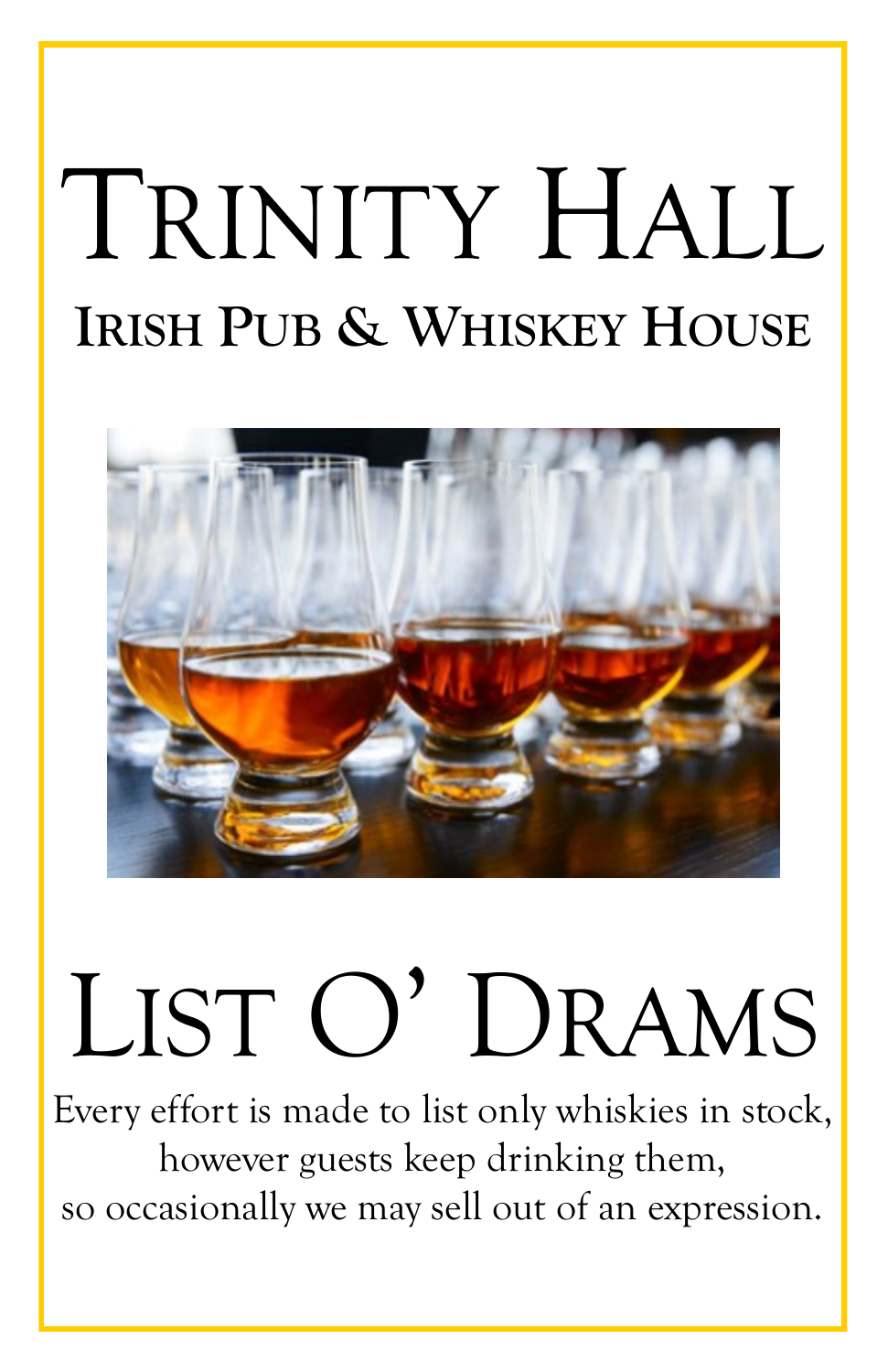# Notes on Tasting

Slow Down & Enjoy the full experience **Trinity Hall** serves all orders of neat whiskey through spirit aerators to enhance aromas and improve guests' capture of tastes & flavor of their chosen dram!

Tasting a new expression should include these steps

1st 80% of taste is sensed by the nose, Breathe It 2nd Crack the Whiskey! Open it with a drop of water 3rd Rest & linger a while, savor the after-tastes

Except on flights, prices are shown in Blue before a Brand or Expression, and Age Statements are shown in Black following the whiskey listed

 In describing the individual tastes & flavors associated with a specific distillery, known as their "style" we look back to when the process began sometimes hundreds of years ago, and the ingredients that were available to that distiller in that village or town. As a result, the flavors you taste are generally reflective of the climate, environment and activities that were popular in that place.

 Regionally, distillery styles are similar because they work from the same ingredient sources, and the original tradesmen were learning by working in the same area using similar technique, materials and a goal to offer an improved version of what was already successful!

 In collating our collection, you will find groupings by Region on a page, then listed in an order from Bright & Fruity (*low impact from wood or smoke*) at the top of the page to Robust & Hearty (*rich cask, wood or smoked flavors*) Price is not always the best indicator of a style or taste because taste is subjective to a state of mind, preferences and the time of day!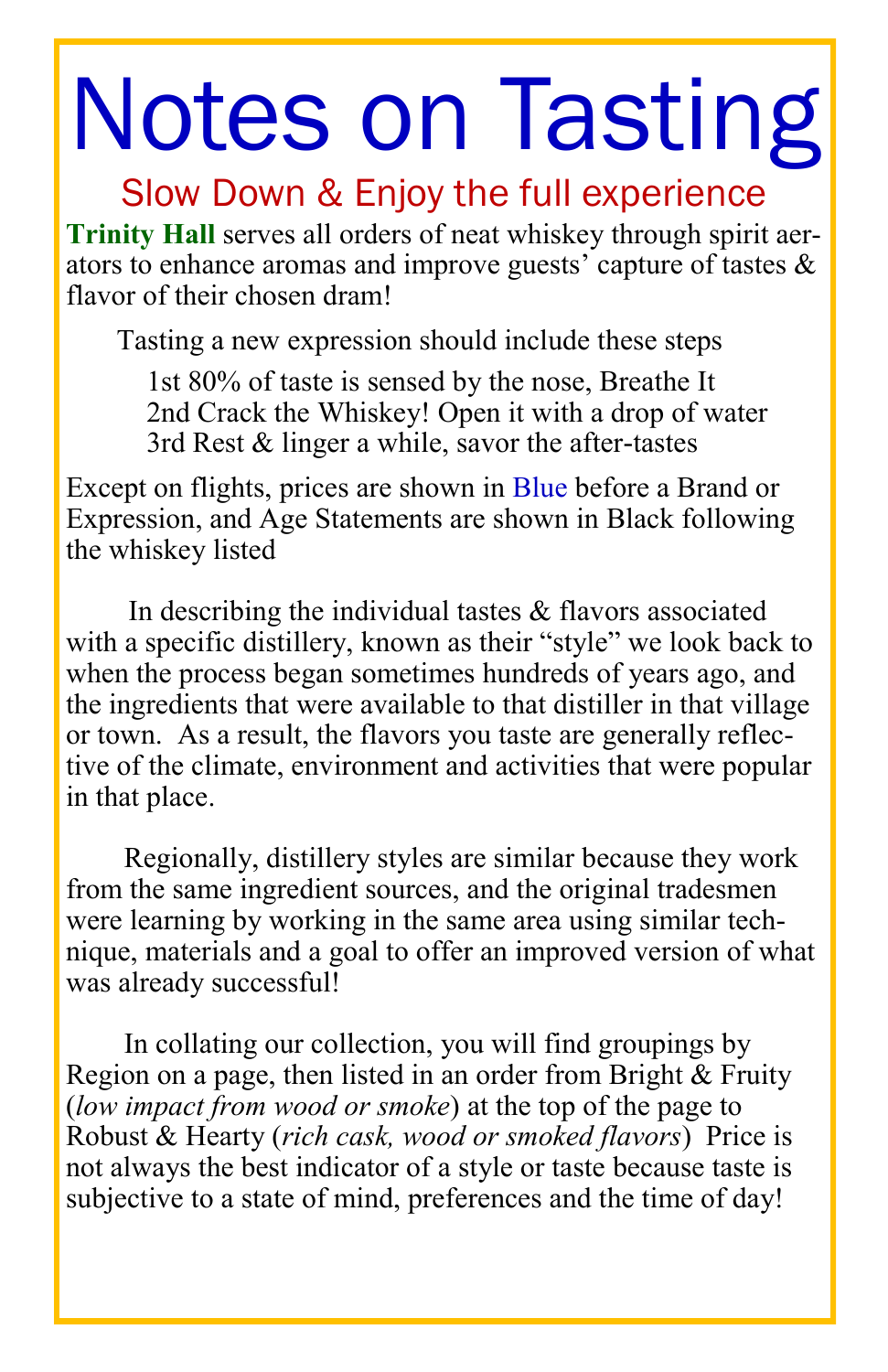## Irish Whiskies

A range of triple distilled malts & blended whiskies that can be generally described as bright, floral & fruity with little to no smoke in most, but not all, present in some! List starts with the light goes through the richest flavors.  $(B)$  = BLEND,  $(C)$  = CASK STRENGTH,  $(P)$  = PEATY,  $(SM)$  = SMOKEY

 *2 GINGERS (B) 7 JAMESON (B) KILBEGGAN (B) 7 TYRCONNELL IRISHMAN (B) 7 BUSHMILLS WHITE TULLAMORE DEW (B) 7 JAMESON BLACK (B) KNAPPOGUE CASTLE 12 9 IRISHMAN FNDRS TEELING GRAIN (SG) 8 GREENORE 8 (SG) 7 PADDY Irish Blend 8 TULLAMORE 10 (B) TEELING BLEND (B) 10 BUSHMILLS 10 TULLAMORE 12 (B) 8 BLACK BUSHMILLS (B) POWERS GOLD (B) 10 TULLAMORE 10 MALT 10 RED BREAST 12 10 GREEN SPOT (B) KNAPPOGUE CASTLE 16 10 CONNEMARA (P) TEELING SINGLE MALT 11 IRISHMAN 12 JAMESON VINTAGE (B) 14 JAMESON GOLD (B) BUSHMILLS 16 18 JAMESON 18 (B) RED BREAST 15 14 CONNEMARA 12 (P) RED BREAST 12 (C) 12 TULLAMORE PHOENIX C BUSHMILLS 21 15 YELLOW SPOT (B) MIDLETON RARE "BARRY CROCKETT" (B) KNAPPOGUE 1951, 36 Years Old* 

Irish whiskies were the most popular import to the USA prior to Prohibition, after repeal the Irish were not as quick at regaining their market share due to a little embargo issue… which allowed Scotch to become the dominant style in the new age! Irish Potstill is a mash bill recipe description indicating the use of malted AND un-malted barley together, and Irish Blends may contain malted & un-malted barley and other grain whiskies.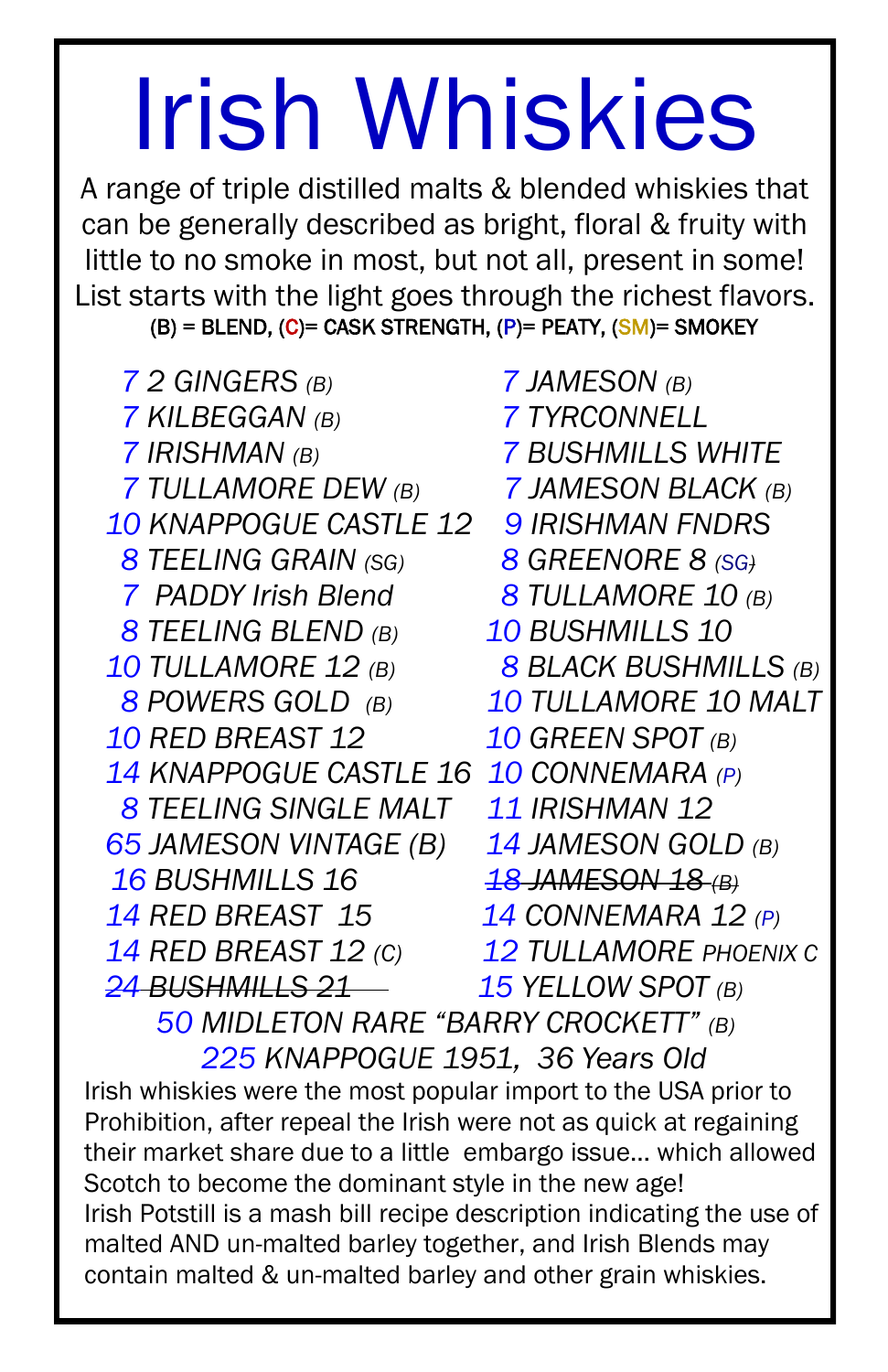# Highland Malts

 The most concentrated region of producers, offering similar styles, with unique differences achieved either through still work or cask maturation. Majority of these malts have sweeter finishes, light smoke or peat, and Speyside is a sub-region within the Scottish highlands, and is within the valley of the Spey river.

 $(SP)$  = SPEYSIDE,  $(C)$  = CASK STRENGTH,  $(SM)$  = SMOKEY,  $(P)$  = PEATY

*Lighter body & aromatics, limited wood or smoke notes 16 GLENFIDDICH The Original 10 GLENLIVET 12*

*10 AUCHENTOSHAN 12 10 GLENFIDDICH 12 10 GLENKINCHIE 12 10 SINGL'TON MCDULLAN 10 PENDERYN \*(Welsh) 10 ABERFELDY 12 10 GLENMORANGIE Original 15 SCAPA 16*

- 
- *10 EDRADOUR 10 Standard 12 GLENMORANGIE Nectar*

*More complexity without overwhelming their bright note*

*10 GLENMORANGIE Lasanta 10 ISLE OF ARRAN 13 (c) 10 ABERLOUR 12 10 MACALLAN OAK 10 12 BALVENIE 12 Double Wood 10 EDRADOUR 8 Single Cask 12 DALWHINNIE 15 12 GLENLIVET 15 12 CRAIGELACHIE 13 20 GLENFIDDICH 14*

*Special recommendations for unique flavors or textures 12 CLYNELISH 14 14 BALVENIE 14 Rum Cask 12 MACALLAN 12 12 GLENMORANGIE Quinta 14 GLENFIDDICH 15 Solera 25 BALVENIE 17 CASKS 30 1997Glenrothes Signatory 30 KININVIE 23 38 MACALLAN 18 12 NIKKA COFFEY GRAIN 25 DALMORE 18 12 SPRINGBANK 10 22 GLENMORANGIE Milsean 30 SPRINGBANK 18 Consider Building Your Own Custom Flight Of Four 1/2 drams*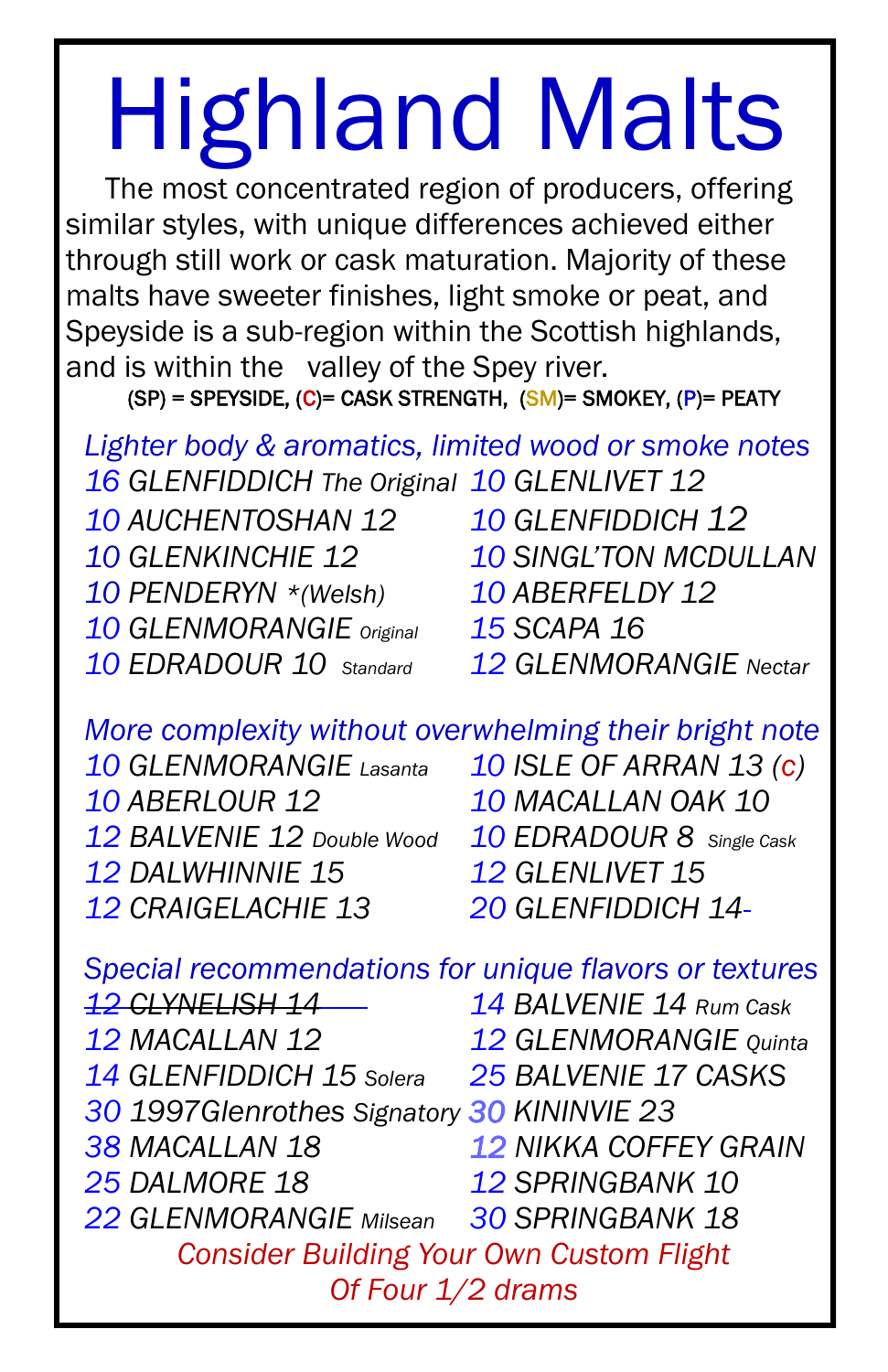#### Richer Highland Malts (SP) = SPEYSIDE, (C) = CASK STRENGTH, (SM)= SMOKEY, (P)= PEATY

| This selection is mid-range full palate & wood balanced |                            |
|---------------------------------------------------------|----------------------------|
| 18 MACALLAN 15 OAK                                      | 12 GLENDRONACH 12          |
| <b>12 CRAGGANMORE 12</b>                                | 20 BALVENIE 12 SINGLE CASK |
| 14 OBAN 14                                              | <b>16 GLENDRONACH 15</b>   |
| <b>12 DALMORE 12</b>                                    | 65 MACALLAN OAK 21         |
| 14 GLENFIDDICH Malt Master                              | 30 AUCHENTOSHAN 21         |

#### *Longer maturation, more aromatics, bigger bodied*

*16 ABERLOUR 16 17 DALMORE 15 20 GLENFIDDICH 18 20 GLENFIDDICH 21 20 GLENMORANGIE 18 20 GLENLIVET 18 40 DALMORE 18 38 MACALLAN 18*

#### *Higher ABV %'s, huge barrel impacts, sip & consider 15 GLENLIVET NADURA 16 Year* (C) *35 BALVENIE 21 18 ABERLOUR A'BUNDADH* © *225 MACALLAN 25 48 DALWHINNIE 29* (C) *20 BALVENIE 15 SINGLE* (C) *100 GLENFIDDICH 26 20 GLENFARCLAS 105* (C)

#### *Peated Highland expressions*

*12 BALLECHIN 10 12 ARDMORE The Legacy 12 OLD BALLANTRUAN 12 CU BOCAN (Tomatin)*

### Blended Whiskies

*When you want to hear the full orchestra that is Scotland rather than a single instrument, think Blends! 95% of Scotch consumed We carry full lines of varying maturities, J&B, Cutty Sark, Dewars, Chivas Regal, Johnnie Walker, Plus these lesser known too!*

- *8 MONKEY SHOULDER 10 AYSLA, CB 12 DEWARS 15 8 BLACK GROUSE 100 QUENDECIMUS CB 14 FAMOUS GROUSE 18 12 OAK CROSS CB 12 THE FEATHERLY 10 GREAT KING STREET 12 SPICE TREE, CB 40 DEWARS SIGNATURE 155 HEDONISM MAXIMUS*
- -
	-
	-
	-
	-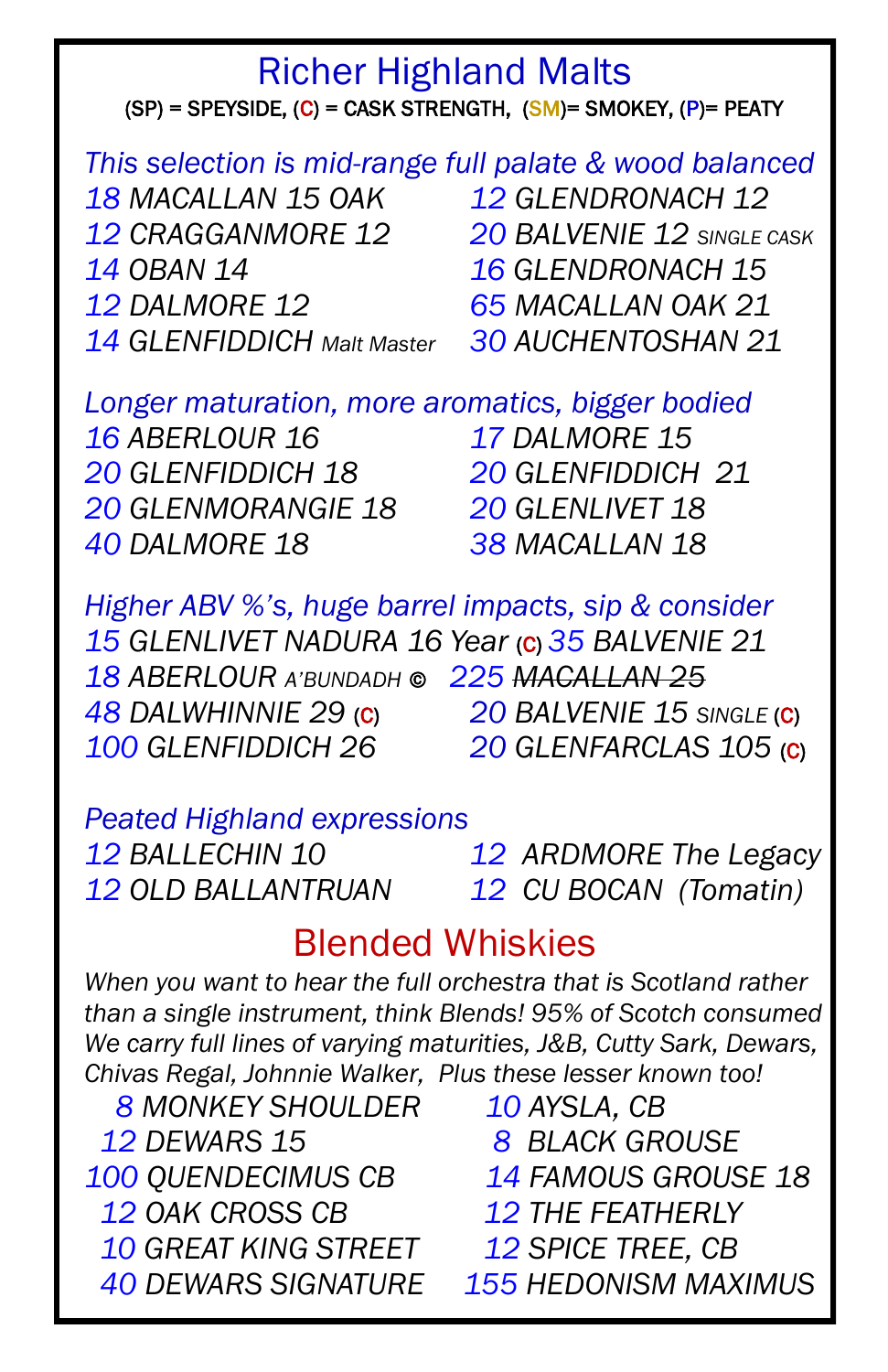## Islands & Islay

Island whiskies were made by fishermen, & those that lived by the sea, Its the most recognizable style with many, but not all, offering smoke, peat reek, salt, brine, and seashore scents overlaying the whisky fruit notes.  $(B)$  = BLEND,  $(C)$  = CASK STRENGTH,  $(P)$ = PEATY,  $(SM)$ = SMOKEY

 HIGHLAND PARK ORIGIN *10 LONGROW 10 (P) ISLE OF JURA SUPERSTITION10 BOWMORE 12 ARDBEG ARDBOG 12 CAOL ISLA 12 (P) BOWMORE 15 10 ISLE OF JURA 10 14 BRCHLDDCH SCT BARLEY 10 TALISKER STORM TALISKER 10 10 HIGHLAND PARK 12(P) ARDBEG GALILEO (P) S 12 BUNNABHAIN 12 (P) BOWMORE 18 14 ISLE OF JURA 16 (P) LAPHROAIG 10 (P) 18 ARDBEG UIGEADAIL (P) S 14 PEAT MONSTER (P) (B) 14 HIGHLAND PARK 15 S LAPHROAIG 1/4 CASK (C) 15 LAGAVULIN 16 (P) 22 ISLE OF JURA 21 10 ARDBEG 10 (P) ARDBEG CORRYVECKN (P) 20 BUNNA'BHAIN 18 (P) HIGHLAND PARK 18 10 LAPHROAIG 10 CK (P) HIGHLAND PARK 25 22 TALISKER 18 OCTOMORE 6.1 95 LAPHROAIG 25 (P)*

*245 LAPHROAIG 32 (P)*

ENJOY A FLIGHT! Start with light & move through list to richest *Any 4 drams, 1/2 shot for 1/2 price each + \$8* Or select our Islay Flight on front page! While all of these expressions have pronounced smoke notes, some have more peat in the nose  $(P)$ , we noted those that have the mellowing effect of Sherry cask finishes, which reduces some of the most odiferous aromas. (S indicates Marsala cask) *\* Some expressions do not offer age statements*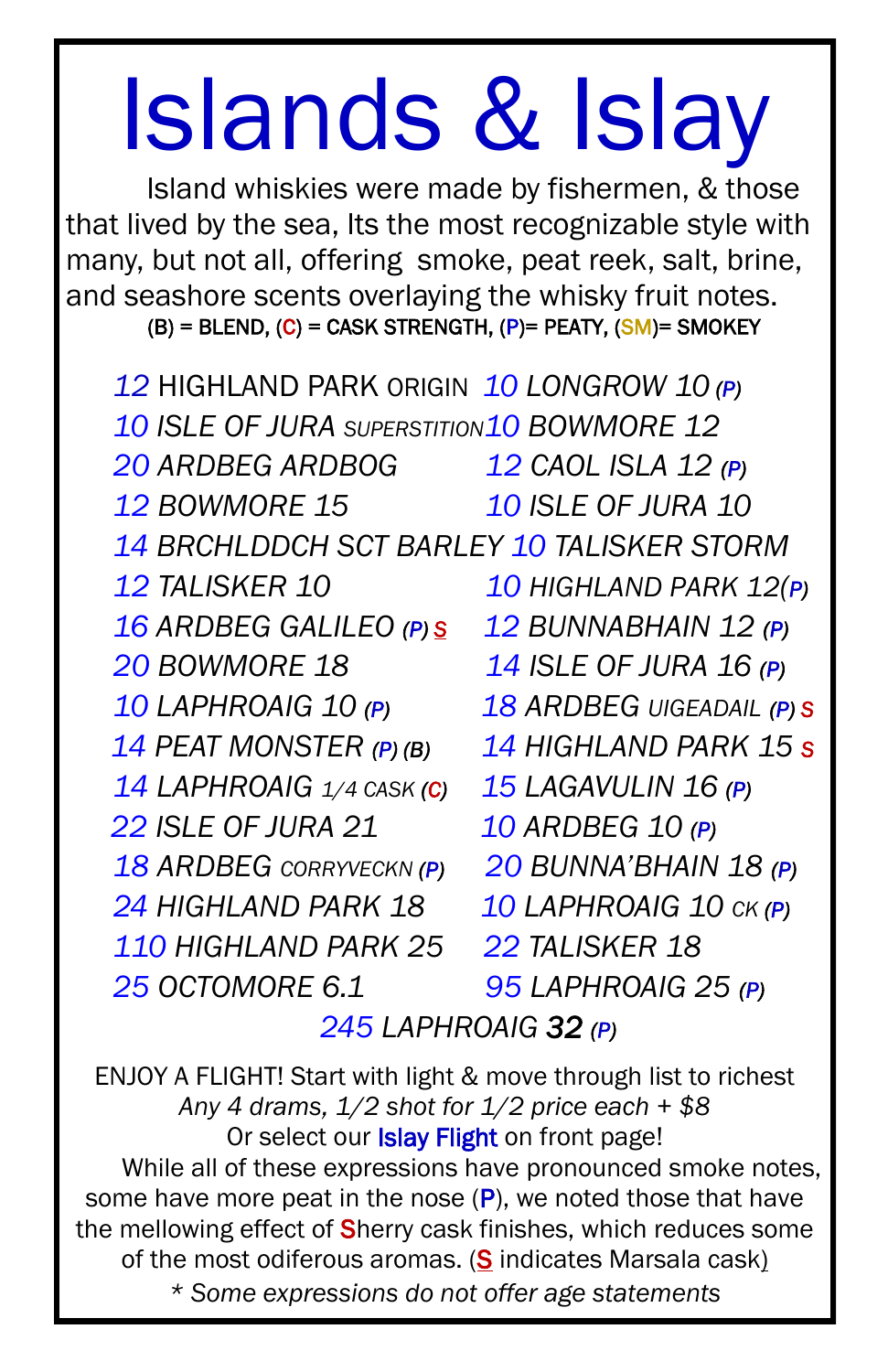### America & Beyond

 What is different about whiskies from America or Asia and those from Scotland or Ireland? There are fewer because Irish & Scots started distilling centuries earlier!

### AMERICA -

- 
- 
- 
- *8* ELIJAH CRAIG *8* WELLER 12
- 
- *10* HARRISON RESERVE *28* RHETORIC 20
- 
- *10* JACK DANIELS' SINGLE *10* MICHTERS
- 
- 
- *10* BLANTONS *7* MItCHERS SOURMASH
	- *9* OLD FORESTER *8* HARRISON (IN)
	- *7* MAKERS MARK *9* JEFFERSON Reserve
		-
	- *8* WOODFORD RESERVE *12* FOUR ROSES SINGLE
		-
- *15* GEORGE STAGG JR *10* RUSSEL'S RESRVE 10
	-
- *9* GENTLEMAN JACK *28* BARTERHOUSE 20
- **20 FORGED OAK 15 ABRAHAM BOWMAN**

#### LOCAL DALLAS WHISKEY MAKER HERMAN MARSHALL

*12* Bourbon, Rye & Temptress Expressions

*Straight Wheat or Rye: 75+% Named Grain & 2 years age* 

- 
- 
- *8* BERNHEIM WHEAT *10* WOODFORD RYE
- *8* SAZERAC RYE 6 *10* WHISTLE PIG 10  *8* LOT 40 *10* MICHTERS RYE
	-

18 LOCK, STOCK & BARREL 13 *10* RUSSEL'S RYE

CANADA - *Rye & blend styles, more than just cocktails! 10* CANADIAN CLUB 12 *8* COLLINGWOOD RYE **7 DANFIELD 10 10 TANGLERIDGE** *15* COLLINGWOOD RYE 21 14 GLEN BRETON Malt *10* PIKE CREEK PORT CASK10 CROWN ROYAL MAPLE JAPAN - *Distilling for centuries before the Americas!*

*12* NIKKA COFFEY (GRAIN) *16* NIKKA PURE MALT *38* Nikka,Taketsura 21